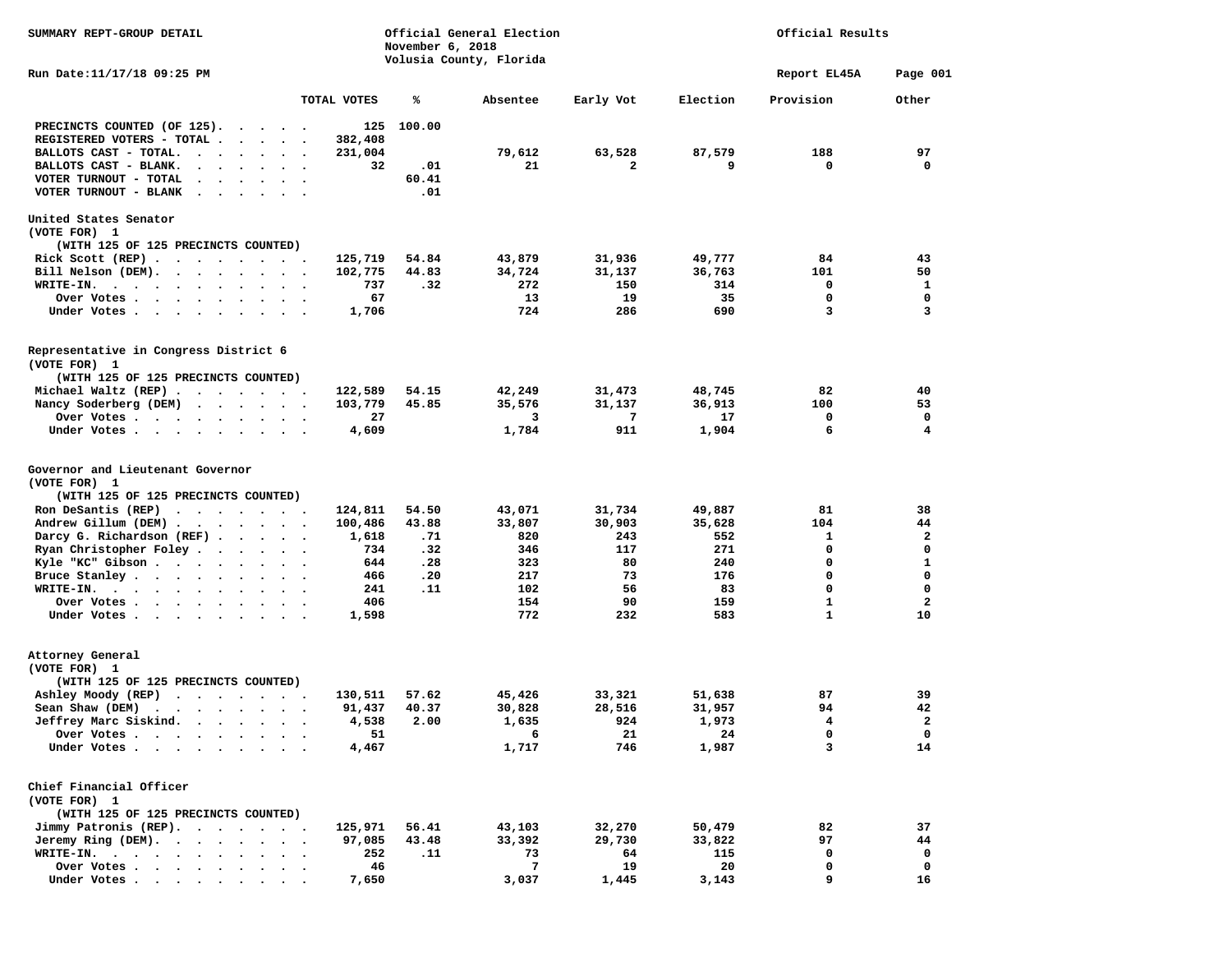| SUMMARY REPT-GROUP DETAIL                        |               | November 6, 2018 | Official General Election<br>Volusia County, Florida |                 |                         | Official Results  |                             |
|--------------------------------------------------|---------------|------------------|------------------------------------------------------|-----------------|-------------------------|-------------------|-----------------------------|
| Run Date: 11/17/18 09:25 PM                      |               |                  |                                                      |                 |                         | Report EL45A      | Page 002                    |
|                                                  | TOTAL VOTES   | ℁                | Absentee                                             | Early Vot       | Election                | Provision         | Other                       |
| Commissioner of Agriculture<br>(VOTE FOR) 1      |               |                  |                                                      |                 |                         |                   |                             |
| (WITH 125 OF 125 PRECINCTS COUNTED)              |               |                  |                                                      |                 |                         |                   |                             |
| Matt Caldwell (REP)                              | 122,706       | 54.89            | 42,527                                               | 31,400          | 48,662                  | 81<br>101         | 36                          |
| Nicole "Nikki" Fried (DEM).                      | 100,850<br>31 | 45.11            | 34,334<br>$\overline{\mathbf{3}}$                    | 30,647<br>9     | 35,721<br>19            | $\mathbf 0$       | 47<br>$\mathbf 0$           |
| Over Votes<br>Under Votes                        | 7,417         |                  | 2,748                                                | 1,472           | 3,177                   | 6                 | 14                          |
| State Senator District 14                        |               |                  |                                                      |                 |                         |                   |                             |
| (VOTE FOR) 1                                     |               |                  |                                                      |                 |                         |                   |                             |
| (WITH 71 OF 71 PRECINCTS COUNTED)                |               |                  |                                                      |                 |                         |                   |                             |
| Dorothy L. Hukill (REP).                         | 65,167        | 54.42            | 21,552                                               | 17,248          | 26,312                  | 34                | 21                          |
| Melissa "Mel" Martin (DEM).                      | 54,589        | 45.58            | 18,697                                               | 16,769          | 19,050                  | 45                | 28                          |
| Over Votes                                       | 16            |                  | $\overline{a}$                                       | 5               | 9                       | $\mathbf 0$       | $\mathbf 0$                 |
| Under Votes                                      | 5,190         |                  | 2,115                                                | 1,004           | 2,058                   | 5                 | 8                           |
|                                                  |               |                  |                                                      |                 |                         |                   |                             |
| State Representative District 24<br>(VOTE FOR) 1 |               |                  |                                                      |                 |                         |                   |                             |
| (WITH 10 OF 10 PRECINCTS COUNTED)                |               |                  |                                                      |                 |                         |                   |                             |
| Paul Renner (REP).                               | 9,685         | 64.47            | 3,508                                                | 2,146           | 4,023                   | 5                 | 3                           |
| Adam Morley (DEM).                               | 5,338         | 35.53            | 2,080                                                | 1,462           | 1,791                   | 4                 | $\mathbf{1}$                |
| Over Votes.                                      | 3             |                  | 1                                                    | $\mathbf 0$     | $\overline{\mathbf{2}}$ | 0                 | 0                           |
| Under Votes                                      | 577           |                  | 231                                                  | 93              | 250                     | $\mathbf{0}$      | 3                           |
| State Representative District 25                 |               |                  |                                                      |                 |                         |                   |                             |
| (VOTE FOR) 1                                     |               |                  |                                                      |                 |                         |                   |                             |
| (WITH 48 OF 48 PRECINCTS COUNTED)                |               |                  |                                                      |                 |                         |                   |                             |
| Tom Leek $(REP)$ .                               | 48,707        | 59.05            | 17,208                                               | 12,723          | 18,738                  | 25                | 13                          |
| Kathleen "Katie" Tripp (DEM)                     | 32,379        | 39.25            | 12,233                                               | 9,505           | 10,598                  | 28                | 15                          |
| Joseph "Joe" Hannoush (LPF)                      | 1,402         | 1.70             | 376                                                  | 334             | 692                     | 0<br>$\mathbf{0}$ | $\mathbf 0$<br>$\mathbf{0}$ |
| Over Votes                                       | 5             |                  | 1                                                    | $\Omega$<br>501 | $\overline{4}$          | $\overline{a}$    | 11                          |
| Under Votes                                      | 2,671         |                  | 1,030                                                |                 | 1,127                   |                   |                             |
| State Representative District 26<br>(VOTE FOR) 1 |               |                  |                                                      |                 |                         |                   |                             |
| (WITH 44 OF 44 PRECINCTS COUNTED)                |               |                  |                                                      |                 |                         |                   |                             |
| Elizabeth Fetterhoff (REP).                      | 30,593        | 50.04            | 10,979                                               | 7,982           | 11,594                  | 31                | 7                           |
| Patrick Henry (DEM)                              | 30,539        | 49.96            | 9,676                                                | 9,664           | 11,143                  | 46                | 10                          |
| Over Votes                                       | 10            |                  | $\overline{\phantom{a}}$                             | $\mathbf{1}$    | -7                      | $^{\circ}$        | 0                           |
| Under Votes                                      | 1,846         |                  | 703                                                  | 395             | 741                     | $\overline{a}$    | 5                           |
| State Representative District 27                 |               |                  |                                                      |                 |                         |                   |                             |
| (VOTE FOR) 1                                     |               |                  |                                                      |                 |                         |                   |                             |
| (WITH 39 OF 39 PRECINCTS COUNTED)                |               |                  |                                                      |                 |                         |                   |                             |
| David Santiago (REP).                            | 36,298        | 55.58            | 11,534                                               | 9,307           | 15,420                  | 23                | 14                          |
| Carol Lawrence (DEM).                            | 29,007        | 44.42            | 9,466                                                | 9,024           | 10,483                  | 21                | 13                          |
| Over Votes                                       | 4             |                  | 1                                                    | 0               | 3                       | $\mathbf 0$       | $\mathbf 0$                 |
| Under Votes<br>$\ddot{\phantom{a}}$              | 1,940         |                  | 583                                                  | 391             | 963                     | $\mathbf{1}$      | $\mathbf{2}$                |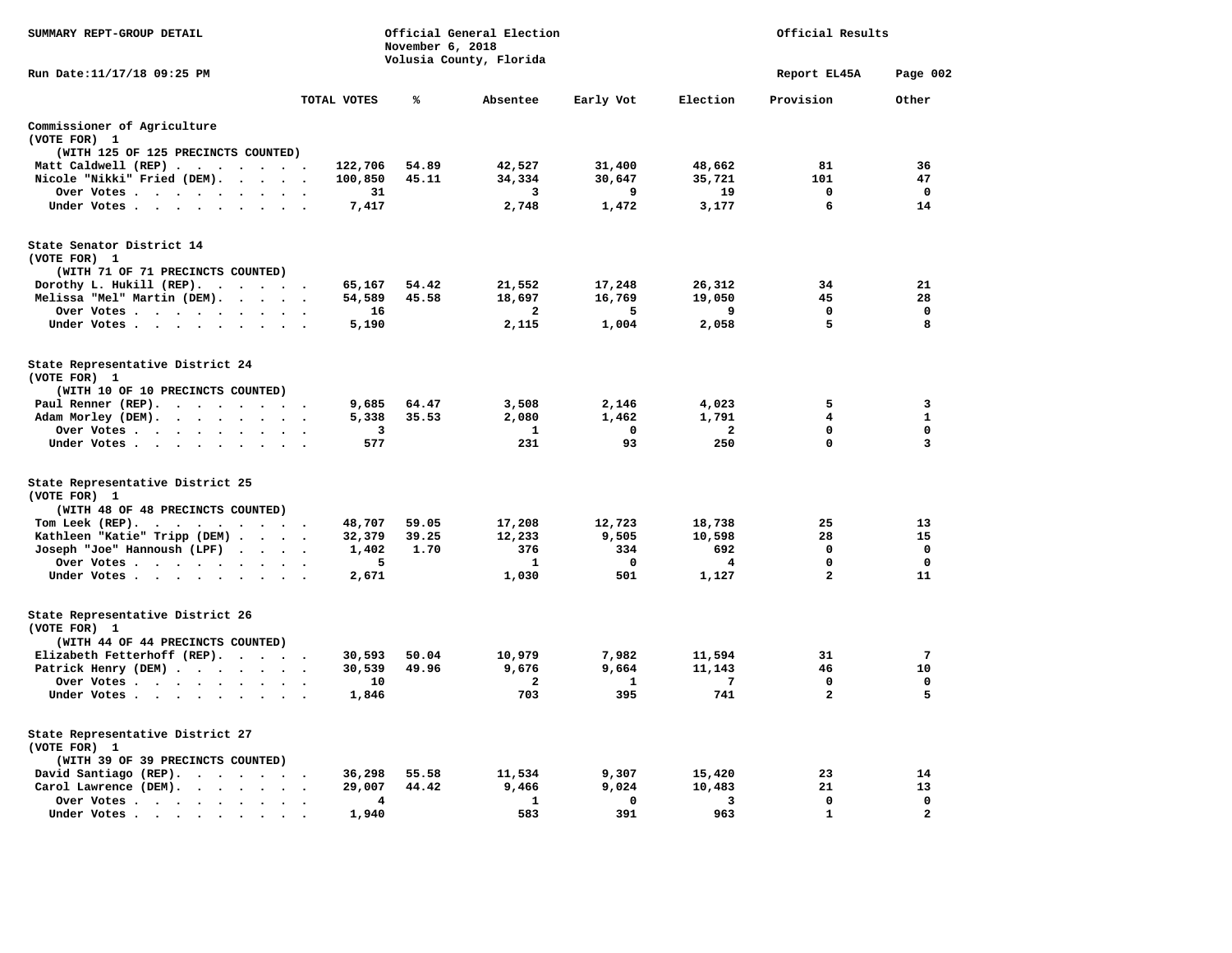| SUMMARY REPT-GROUP DETAIL                                                                                                                                                                                                                      |                                    | November 6, 2018 | Official General Election<br>Volusia County, Florida |           |          | Official Results |              |
|------------------------------------------------------------------------------------------------------------------------------------------------------------------------------------------------------------------------------------------------|------------------------------------|------------------|------------------------------------------------------|-----------|----------|------------------|--------------|
| Run Date:11/17/18 09:25 PM                                                                                                                                                                                                                     |                                    |                  |                                                      |           |          | Report EL45A     | Page 003     |
|                                                                                                                                                                                                                                                | TOTAL VOTES                        | ℁                | Absentee                                             | Early Vot | Election | Provision        | Other        |
| Justice of the Supreme Court Lawson<br>(VOTE FOR) 1                                                                                                                                                                                            |                                    |                  |                                                      |           |          |                  |              |
| (WITH 125 OF 125 PRECINCTS COUNTED)                                                                                                                                                                                                            |                                    |                  |                                                      |           |          |                  |              |
| Yes                                                                                                                                                                                                                                            | 138,956                            | 71.32            | 50,003                                               | 37,109    | 51,697   | 100              | 47           |
| No.<br>$\cdot$ $\cdot$ $\cdot$<br>$\sim 10^{-1}$<br>$\sim 10^{-1}$                                                                                                                                                                             | 55,871                             | 28.68            | 17,138                                               | 16,975    | 21,686   | 55               | 17           |
| Over Votes<br>$\sim$                                                                                                                                                                                                                           | 103                                |                  | 11                                                   | 45        | 47       | 0                | $\mathbf 0$  |
| Under Votes                                                                                                                                                                                                                                    | 36,074                             |                  | 12,460                                               | 9,399     | 14,149   | 33               | 33           |
| 5th District Court of Appeal Eisnaugle<br>(VOTE FOR) 1                                                                                                                                                                                         |                                    |                  |                                                      |           |          |                  |              |
| (WITH 125 OF 125 PRECINCTS COUNTED)                                                                                                                                                                                                            |                                    |                  |                                                      |           |          |                  |              |
|                                                                                                                                                                                                                                                | 125,728                            | 65.07            | 44,082                                               | 33,736    | 47,773   | 99               | 38           |
| Yes                                                                                                                                                                                                                                            |                                    |                  |                                                      |           |          | 53               | 22           |
| No.                                                                                                                                                                                                                                            | 67,478                             | 34.93            | 22,586                                               | 19,947    | 24,870   |                  |              |
| Over Votes<br>$\bullet$                                                                                                                                                                                                                        | 67                                 |                  | 9                                                    | 26        | 31       | $\mathbf 0$      | $\mathbf{1}$ |
| Under Votes.                                                                                                                                                                                                                                   | 37,731                             |                  | 12,935                                               | 9,819     | 14,905   | 36               | 36           |
| Circuit Judge 7th Judicial, Grp 15<br>(VOTE FOR) 1                                                                                                                                                                                             |                                    |                  |                                                      |           |          |                  |              |
| (WITH 125 OF 125 PRECINCTS COUNTED)                                                                                                                                                                                                            |                                    |                  |                                                      |           |          |                  |              |
| Linda L. Gaustad                                                                                                                                                                                                                               | 109,029                            | 55.95            | 37,544                                               | 31,027    | 40,324   | 96               | 38           |
| Ryan Will $\cdots$ $\cdots$ $\cdots$                                                                                                                                                                                                           | 85,847                             | 44.05            | 30,155                                               | 23,261    | 32,352   | 60               | 19           |
| Over Votes<br>$\sim$ $\sim$ $\sim$                                                                                                                                                                                                             | 122                                |                  | 5                                                    | 47        | 70       | $\mathbf 0$      | $\mathbf 0$  |
| Under Votes                                                                                                                                                                                                                                    | 36,006                             |                  | 11,908                                               | 9,193     | 14,833   | 32               | 40           |
| County Council Member District 1<br>(VOTE FOR) 1                                                                                                                                                                                               |                                    |                  |                                                      |           |          |                  |              |
| (WITH 24 OF 24 PRECINCTS COUNTED)                                                                                                                                                                                                              |                                    |                  |                                                      |           |          |                  |              |
| Barbara Girtman                                                                                                                                                                                                                                | 20,644                             | 50.22            | 7,636                                                | 5,834     | 7,146    | 22               | 6            |
| Pat Patterson                                                                                                                                                                                                                                  | 20,465                             | 49.78            | 7,779                                                | 4,734     | 7,941    | 7                | 4            |
| Over Votes.                                                                                                                                                                                                                                    | 27                                 |                  | 4                                                    | 9         | 14       | $\mathbf{0}$     | $\mathbf{0}$ |
| Under Votes                                                                                                                                                                                                                                    | 5,877                              |                  | 2,090                                                | 1,315     | 2,458    | 4                | 10           |
| County Council Member District 3<br>(VOTE FOR) 1                                                                                                                                                                                               |                                    |                  |                                                      |           |          |                  |              |
| (WITH 33 OF 33 PRECINCTS COUNTED)                                                                                                                                                                                                              |                                    |                  |                                                      |           |          |                  |              |
| Michael J. Arminio                                                                                                                                                                                                                             | 16,978                             | 38.86            | 5,622                                                | 4,928     | 6,409    | 14               | 5            |
| Deborah A. "Deb" Denys                                                                                                                                                                                                                         | 26,707<br>$\overline{\phantom{a}}$ | 61.14            | 9,767                                                | 7,489     | 9,422    | 16               | 13           |
| Over Votes.                                                                                                                                                                                                                                    | 17                                 |                  | 2                                                    | 8         | 7        | $\mathbf 0$      | $\mathbf 0$  |
| Under Votes                                                                                                                                                                                                                                    | 8,622                              |                  | 2,782                                                | 2,413     | 3,412    | 9                | 6            |
| School Board Member District 1<br>(VOTE FOR) 1<br>(WITH 24 OF 24 PRECINCTS COUNTED)                                                                                                                                                            |                                    |                  |                                                      |           |          |                  |              |
| $\mathbf{r}$ . The set of the set of the set of the set of the set of the set of the set of the set of the set of the set of the set of the set of the set of the set of the set of the set of the set of the set of the set of t<br>Al Bouie. | 20,093                             | 48.03            | 7,472                                                | 5,568     | 7,032    | 16               | 5            |
| Jamie Michele Haynes.                                                                                                                                                                                                                          | 21,745                             | 51.97            | 7,956                                                | 5,169     | 8,599    | 14               | 7            |
| Over Votes<br>$\bullet$                                                                                                                                                                                                                        | 16<br>$\cdot$                      |                  | $\mathbf 0$                                          | 6         | 10       | $\mathbf 0$      | $\mathbf 0$  |
| Under Votes.<br>$\bullet$ . In the case of the contract $\bullet$<br>$\bullet$                                                                                                                                                                 | 7,209                              |                  | 2,613                                                | 1,562     | 3,023    | $\overline{4}$   | 7            |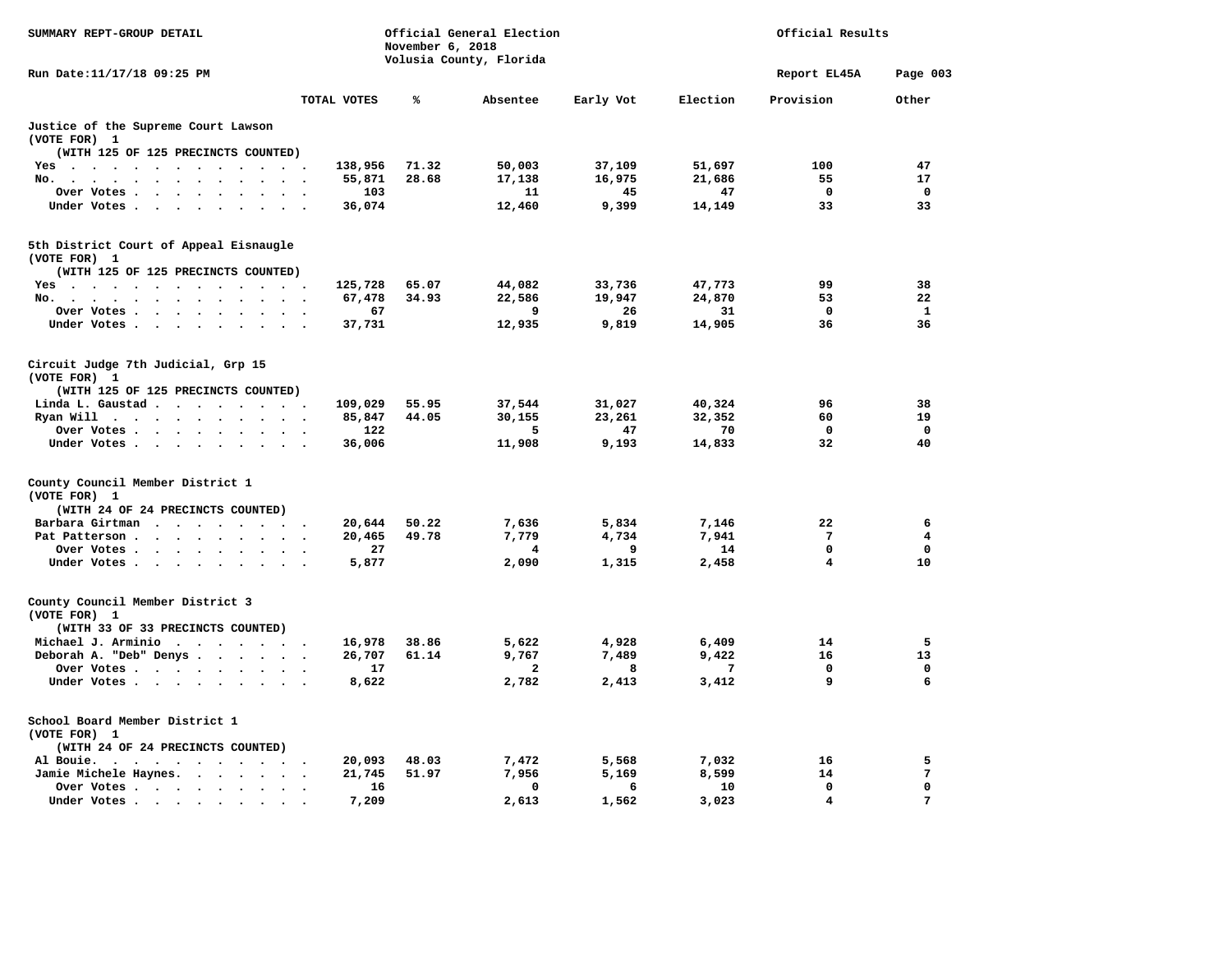| SUMMARY REPT-GROUP DETAIL                                                                 |                                    | November 6, 2018 | Official General Election |                         |                         | Official Results        |                |
|-------------------------------------------------------------------------------------------|------------------------------------|------------------|---------------------------|-------------------------|-------------------------|-------------------------|----------------|
| Run Date:11/17/18 09:25 PM                                                                |                                    |                  | Volusia County, Florida   |                         |                         | Report EL45A            | Page 004       |
|                                                                                           | TOTAL VOTES                        | ℁                | Absentee                  | Early Vot               | Election                | Provision               | Other          |
| School Board Member District 5                                                            |                                    |                  |                           |                         |                         |                         |                |
| (VOTE FOR) 1<br>(WITH 26 OF 26 PRECINCTS COUNTED)                                         |                                    |                  |                           |                         |                         |                         |                |
| Ruben Colon.                                                                              | 17,436                             | 50.78            | 4,481                     | 5,910                   | 7,024                   | 13                      | 8              |
| Melody Johnson.                                                                           | 16,902                             | 49.22            | 5,699                     | 4,626                   | 6,558                   | 13                      | 6              |
| Over Votes                                                                                | 18                                 |                  | 2                         | 11                      | 5                       | 0                       | 0              |
| Under Votes                                                                               | 3,972                              |                  | 1,170                     | 1,012                   | 1,784                   | $\overline{\mathbf{4}}$ | $\overline{a}$ |
|                                                                                           |                                    |                  |                           |                         |                         |                         |                |
| Daytona Beach City Commissioner Zone 1<br>(VOTE FOR) 1                                    |                                    |                  |                           |                         |                         |                         |                |
| (WITH 3 OF 3 PRECINCTS COUNTED)                                                           |                                    |                  |                           |                         |                         |                         |                |
| Danny Fuqua.                                                                              | 1,677                              | 47.40            | 443                       | 568                     | 663                     | 3                       | 0              |
| Ruth Trager.                                                                              | 1,861                              | 52.60            | 698                       | 453                     | 706                     | 3                       | $\mathbf{1}$   |
| Over Votes                                                                                | 3                                  |                  | $\mathbf 0$               | $\mathbf{2}$            | 1                       | 0                       | 0              |
| Under Votes                                                                               | 261                                |                  | 93                        | 77                      | 89                      | $\mathbf{1}$            | $\mathbf{1}$   |
| Daytona Beach City Commissioner Zone 3<br>(VOTE FOR) 1                                    |                                    |                  |                           |                         |                         |                         |                |
| (WITH 4 OF 4 PRECINCTS COUNTED)                                                           |                                    |                  |                           |                         |                         |                         |                |
| Quanita May.                                                                              | 1,739<br>$\cdot$                   | 52.21            | 377                       | 482                     | 869                     | 11                      | 0              |
| Amy Pyle.                                                                                 | 1,592                              | 47.79            | 405                       | 492                     | 691                     | 3                       | $\mathbf{1}$   |
| Over Votes                                                                                | 5                                  |                  | 0                         | $\overline{\mathbf{2}}$ | $\overline{\mathbf{3}}$ | 0                       | 0              |
| Under Votes                                                                               | 271                                |                  | 66                        | 82                      | 122                     | $\mathbf{1}$            | $\mathbf 0$    |
| Daytona Beach City Commissioner Zone 5<br>(VOTE FOR) 1<br>(WITH 2 OF 2 PRECINCTS COUNTED) |                                    |                  |                           |                         |                         |                         |                |
| Katienna Brown-Gardner                                                                    | 1,646                              | 43.18            | 397                       | 650                     | 596                     | 2                       | $\mathbf{1}$   |
| Dannette Henry.                                                                           | 2,166                              | 56.82            | 566                       | 668                     | 927                     | 4                       | 1              |
| Over Votes                                                                                | 10                                 |                  | 1                         | $\overline{\mathbf{2}}$ | 7                       | 0                       | $\mathbf 0$    |
| Under Votes                                                                               | 284                                |                  | 105                       | 77                      | 102                     | 0                       | 0              |
| Daytona Beach Shores Mayor                                                                |                                    |                  |                           |                         |                         |                         |                |
| (VOTE FOR) 1                                                                              |                                    |                  |                           |                         |                         |                         |                |
| (WITH 1 OF 1 PRECINCTS COUNTED)                                                           |                                    |                  |                           |                         |                         |                         |                |
| Lorraine Geiger                                                                           | 1,102                              | 36.18            | 554                       | 230                     | 317                     | 1                       | 0              |
| Nancy Miller                                                                              | 1,944                              | 63.82            | 789                       | 483                     | 668                     | 3                       | $\mathbf{1}$   |
| Over Votes                                                                                | 1                                  |                  | $\mathbf 0$               | $\mathbf 0$             | $\mathbf{1}$            | 0                       | $\mathbf 0$    |
| Under Votes                                                                               | 174                                |                  | 89                        | 44                      | 39                      | 0                       | $\overline{a}$ |
|                                                                                           |                                    |                  |                           |                         |                         |                         |                |
| Daytona Beach Shores City Council Seat 4<br>(VOTE FOR) 1                                  |                                    |                  |                           |                         |                         |                         |                |
| (WITH 1 OF 1 PRECINCTS COUNTED)                                                           |                                    |                  |                           |                         |                         |                         |                |
| Michael Politis                                                                           | 1,803                              | 64.55            | 757                       | 428                     | 615                     | 3                       | 0              |
| John Schmitz                                                                              | 990                                | 35.45            | 489                       | 213                     | 286                     | $\mathbf{1}$            | $\mathbf{1}$   |
| Over Votes                                                                                | $\overline{\mathbf{2}}$<br>$\cdot$ |                  | 0                         | 0                       | $\overline{a}$          | 0                       | 0              |
| Under Votes<br>$\blacksquare$                                                             | 426                                |                  | 186                       | 116                     | 122                     | $\Omega$                | $\overline{a}$ |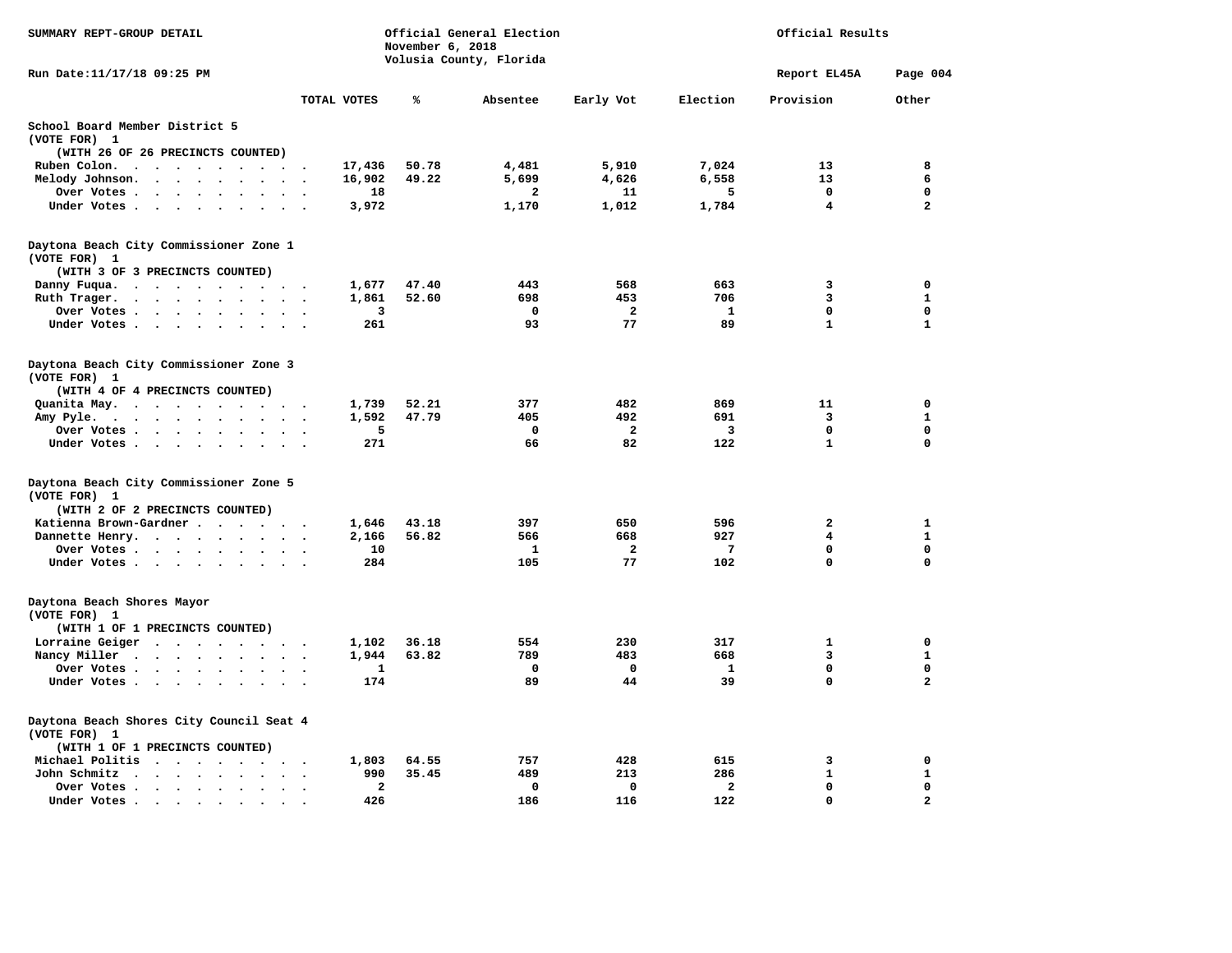| SUMMARY REPT-GROUP DETAIL                                                                                                                    |                        | November 6, 2018 | Official General Election<br>Volusia County, Florida |              |              | Official Results        |                         |
|----------------------------------------------------------------------------------------------------------------------------------------------|------------------------|------------------|------------------------------------------------------|--------------|--------------|-------------------------|-------------------------|
| Run Date:11/17/18 09:25 PM                                                                                                                   |                        |                  |                                                      |              |              | Report EL45A            | Page 005                |
|                                                                                                                                              | TOTAL VOTES            | ℁                | Absentee                                             | Early Vot    | Election     | Provision               | Other                   |
| DeBary City Council Seat 3<br>(VOTE FOR) 1                                                                                                   |                        |                  |                                                      |              |              |                         |                         |
| (WITH 4 OF 4 PRECINCTS COUNTED)                                                                                                              |                        |                  |                                                      |              |              |                         |                         |
| Howard Gates                                                                                                                                 | 4,003                  | 44.92            | 1,470                                                | 829          | 1,704        | 0                       | $\mathbf 0$             |
| Patricia Stevenson<br>$\sim$                                                                                                                 | 4,908                  | 55.08            | 1,870                                                | 1,094        | 1,939        | $\overline{a}$          | 3                       |
| Over Votes                                                                                                                                   | 3<br>$\cdot$ .         |                  | $\mathbf{1}$                                         | <b>1</b>     | $\mathbf{1}$ | 0                       | $\mathbf 0$             |
| Under Votes                                                                                                                                  | 1,577                  |                  | 544                                                  | 344          | 687          | $\mathbf{1}$            | $\mathbf{1}$            |
| DeBary City Council Seat 4<br>(VOTE FOR) 1                                                                                                   |                        |                  |                                                      |              |              |                         |                         |
| (WITH 4 OF 4 PRECINCTS COUNTED)                                                                                                              |                        |                  |                                                      |              |              |                         |                         |
| Phyllis Butlien                                                                                                                              | 4,538                  | 50.97            | 1,686                                                | 969          | 1,881        | $\mathbf{1}$            | $\mathbf{1}$            |
| Eugene G. Kowalski                                                                                                                           | 4,366                  | 49.03            | 1,634                                                | 946          | 1,783        | 1                       | $\overline{\mathbf{2}}$ |
| Over Votes<br>$\bullet$                                                                                                                      | 3                      |                  | $\Omega$                                             | 1            | $\mathbf{2}$ | 0                       | 0                       |
| Under Votes                                                                                                                                  | 1,584<br>$\cdot$ .     |                  | 565                                                  | 352          | 665          | $\mathbf{1}$            | $\mathbf{1}$            |
| DeLand City Commissioner Seat 5<br>(VOTE FOR) 1                                                                                              |                        |                  |                                                      |              |              |                         |                         |
| (WITH 5 OF 5 PRECINCTS COUNTED)                                                                                                              |                        |                  |                                                      |              |              |                         |                         |
| Markesha James.                                                                                                                              | 5,341                  | 44.57            | 1,894                                                | 1,929        | 1,513        | 3                       | $\mathbf{2}$            |
| Kevin Reid                                                                                                                                   | 6,643                  | 55.43            | 2,704                                                | 2,058        | 1,877        | 4                       | $\mathbf 0$             |
| Over Votes.<br>$\cdot$ $\cdot$ $\cdot$ $\cdot$<br>$\ddot{\phantom{0}}$                                                                       | 4                      |                  | 0                                                    | $\mathbf{2}$ | $\mathbf{2}$ | 0                       | 0                       |
| Under Votes                                                                                                                                  | 1,792<br>$\sim$ $\sim$ |                  | 720                                                  | 477          | 592          | $\mathbf{1}$            | $\overline{a}$          |
| Deltona Mayor<br>(VOTE FOR) 1                                                                                                                |                        |                  |                                                      |              |              |                         |                         |
| (WITH 18 OF 18 PRECINCTS COUNTED)                                                                                                            |                        |                  |                                                      |              |              |                         |                         |
| Santiago Avila Jr.                                                                                                                           | 14,587                 | 47.10            | 3,954                                                | 4,293        | 6,321        | 13                      | 6                       |
| Heidi K. Herzberg.                                                                                                                           | 16,380                 | 52.90            | 5,038                                                | 5,427        | 5,900        | 8                       | 7                       |
| Over Votes<br>$\sim$ $\sim$                                                                                                                  | 13                     |                  | $\overline{\mathbf{2}}$                              | 7            | 4            | 0                       | $\mathbf 0$             |
| Under Votes                                                                                                                                  | 1,808                  |                  | 455                                                  | 508          | 840          | $\overline{\mathbf{2}}$ | 3                       |
| Deltona City Commission District 1<br>(VOTE FOR) 1<br>(WITH 3 OF 3 PRECINCTS COUNTED)                                                        |                        |                  |                                                      |              |              |                         |                         |
| Loren King                                                                                                                                   | 2,618                  | 59.23            | 714                                                  | 776          | 1,126        | 1                       | 1                       |
| Willie Thomas Stephens                                                                                                                       | 1,802                  | 40.77            | 457                                                  | 639          | 703          | 0                       | 3                       |
| Over Votes                                                                                                                                   | 1                      |                  | 0                                                    | 1            | 0            | 0                       | 0                       |
| Under Votes                                                                                                                                  | 440                    |                  | 105                                                  | 138          | 196          | 0                       | $\mathbf{1}$            |
| Deltona City Commission District 3<br>(VOTE FOR) 1<br>(WITH 4 OF 4 PRECINCTS COUNTED)                                                        |                        |                  |                                                      |              |              |                         |                         |
| H. Lester Carrero.<br>$\sim$ $\sim$                                                                                                          | 1,903                  | 42.37            | 630                                                  | 478          | 794          | 1                       | $\mathbf 0$             |
| Maritza Vazquez<br>$\cdot$ $\cdot$ $\cdot$ $\cdot$<br>$\ddot{\phantom{a}}$                                                                   | 2,588                  | 57.63            | 758                                                  | 787          | 1,042        | 1                       | $\mathbf 0$             |
| Over Votes .<br>$\cdot$<br>$\sim$                                                                                                            | 1<br>$\cdot$           |                  | $\mathbf{1}$                                         | $\mathbf 0$  | 0            | 0                       | $\mathbf 0$             |
| Under Votes.<br>the contract of the contract of the contract of the contract of the contract of the contract of the contract of<br>$\bullet$ | 717                    |                  | 214                                                  | 176          | 327          | 0                       | 0                       |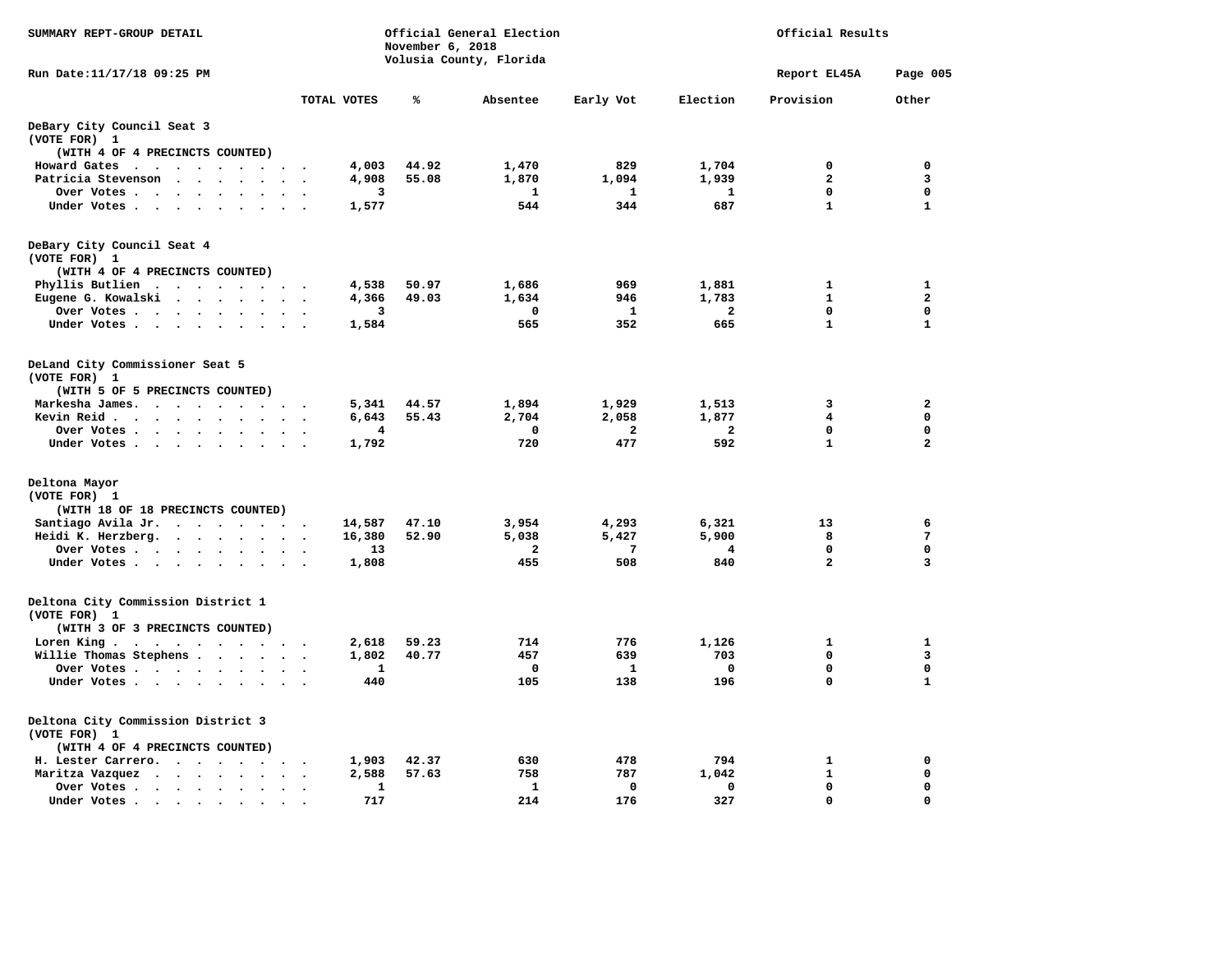| SUMMARY REPT-GROUP DETAIL                                                                                                    |                 | November 6, 2018 | Official General Election<br>Volusia County, Florida |                         |                | Official Results        |                         |
|------------------------------------------------------------------------------------------------------------------------------|-----------------|------------------|------------------------------------------------------|-------------------------|----------------|-------------------------|-------------------------|
| Run Date:11/17/18 09:25 PM                                                                                                   |                 |                  |                                                      |                         |                | Report EL45A            | Page 006                |
|                                                                                                                              | TOTAL VOTES     | ℁                | Absentee                                             | Early Vot               | Election       | Provision               | Other                   |
| Deltona City Commission District 4                                                                                           |                 |                  |                                                      |                         |                |                         |                         |
| (VOTE FOR) 1                                                                                                                 |                 |                  |                                                      |                         |                |                         |                         |
| (WITH 3 OF 3 PRECINCTS COUNTED)                                                                                              |                 |                  |                                                      |                         |                |                         |                         |
| Robert "Bob" McFall                                                                                                          | 2,542           | 50.52            | 802                                                  | 858                     | 881            | 0                       | 1                       |
| Ruben Munoz.                                                                                                                 | 2,490           | 49.48            | 612                                                  | 751                     | 1,122          | 5                       | $\mathbf 0$             |
| Over Votes                                                                                                                   | 2<br>$\sim$     |                  | $\mathbf{o}$                                         | -1                      | 1              | 0                       | $\mathbf 0$             |
| Under Votes                                                                                                                  | 621             |                  | 175                                                  | 173                     | 269            | $\mathbf{1}$            | 3                       |
| Deltona City Commission District 5                                                                                           |                 |                  |                                                      |                         |                |                         |                         |
| (VOTE FOR) 1                                                                                                                 |                 |                  |                                                      |                         |                |                         |                         |
| (WITH 3 OF 3 PRECINCTS COUNTED)                                                                                              |                 |                  |                                                      |                         |                |                         |                         |
| Donald Freeman.<br>.                                                                                                         | 2,293           | 48.93            | 682                                                  | 673                     | 938            | 0                       | $\mathbf 0$             |
| Victor M. Ramos<br>$\cdots$                                                                                                  | 2,393           | 51.07            | 631                                                  | 799                     | 960            | 3                       | $\mathbf 0$             |
| Over Votes<br>$\bullet$<br>$\sim$                                                                                            | 0               |                  | $\Omega$                                             | $\mathbf 0$             | $^{\circ}$     | $\mathbf 0$             | $\mathbf 0$             |
| Under Votes                                                                                                                  | 549             |                  | 140                                                  | 163                     | 244            | $\overline{\mathbf{2}}$ | $\mathbf 0$             |
|                                                                                                                              |                 |                  |                                                      |                         |                |                         |                         |
| Edgewater Mayor                                                                                                              |                 |                  |                                                      |                         |                |                         |                         |
| (VOTE FOR) 1                                                                                                                 |                 |                  |                                                      |                         |                |                         |                         |
| (WITH 5 OF 5 PRECINCTS COUNTED)                                                                                              |                 |                  |                                                      |                         |                |                         |                         |
| Mike Ignasiak                                                                                                                | 4,546           | 49.39            | 1,485                                                | 1,504                   | 1,551          | 3                       | 3                       |
| Mike Thomas.                                                                                                                 | 4,658           | 50.61            | 1,477                                                | 1,533                   | 1,644          | $\mathbf{1}$            | 3                       |
| Over Votes<br>$\cdot$ $\cdot$                                                                                                | $\mathbf{2}$    |                  | 0                                                    | $\overline{\mathbf{2}}$ | 0              | $\mathbf 0$             | $\mathbf 0$             |
| Under Votes                                                                                                                  | 977             |                  | 347                                                  | 281                     | 347            | $\mathbf{1}$            | $\mathbf{1}$            |
| Edgewater City Council District 1                                                                                            |                 |                  |                                                      |                         |                |                         |                         |
| (VOTE FOR) 1                                                                                                                 |                 |                  |                                                      |                         |                |                         |                         |
| (WITH 5 OF 5 PRECINCTS COUNTED)                                                                                              |                 |                  |                                                      |                         |                |                         |                         |
| Rocky Dorcy.                                                                                                                 | 4,287           | 49.83            | 1,156                                                | 1,427                   | 1,699          | $\mathbf{2}$            | 3                       |
| Christine Elaine Power                                                                                                       | 4,317           | 50.17            | 1,572                                                | 1,414                   | 1,326          | $\overline{a}$          | 3                       |
|                                                                                                                              |                 |                  | 0                                                    | 1                       | 0              | 0                       | 0                       |
| Over Votes                                                                                                                   | 1               |                  | 581                                                  |                         |                | $\mathbf{1}$            | $\mathbf{1}$            |
| Under Votes                                                                                                                  | 1,578           |                  |                                                      | 478                     | 517            |                         |                         |
| New Smyrna Beach Mayor                                                                                                       |                 |                  |                                                      |                         |                |                         |                         |
| (VOTE FOR) 1                                                                                                                 |                 |                  |                                                      |                         |                |                         |                         |
| (WITH 7 OF 7 PRECINCTS COUNTED)                                                                                              |                 |                  |                                                      |                         |                |                         |                         |
| Lisa Martin.                                                                                                                 | 5,337           | 37.42            | 1,862                                                | 1,893                   | 1,573          | 8                       | 1                       |
| Russ Owen<br>$\mathbf{r}$ , $\mathbf{r}$ , $\mathbf{r}$ , $\mathbf{r}$ , $\mathbf{r}$ , $\mathbf{r}$<br>$\ddot{\phantom{1}}$ | 8,924<br>$\sim$ | 62.58            | 3,044                                                | 3,353                   | 2,519          | $\overline{\mathbf{2}}$ | 6                       |
| Over Votes<br>$\sim$                                                                                                         | 5               |                  | 1                                                    | 3                       | 1              | $\mathbf 0$             | $\mathbf 0$             |
| Under Votes                                                                                                                  | 1,139           |                  | 440                                                  | 390                     | 303            | $\overline{\mathbf{2}}$ | $\overline{\mathbf{4}}$ |
|                                                                                                                              |                 |                  |                                                      |                         |                |                         |                         |
| New Smyrna Beach City Commissioner Zone 1<br>(VOTE FOR) 1                                                                    |                 |                  |                                                      |                         |                |                         |                         |
| (WITH 7 OF 7 PRECINCTS COUNTED)                                                                                              |                 |                  |                                                      |                         |                |                         |                         |
| Peggy Belflower<br>$\cdots$                                                                                                  | 6,430           | 49.66            | 2,324                                                | 2,275                   | 1,823          | 6                       | 2                       |
| $\sim$ $\sim$                                                                                                                |                 |                  |                                                      |                         |                | $\overline{\mathbf{4}}$ | 5                       |
| Michael Kolody.<br>$\cdots$                                                                                                  | 6,518           | 50.34            | 2,163                                                | 2,509                   | 1,837          | 0                       | $\mathbf 0$             |
| Over Votes.                                                                                                                  | $\mathbf{2}$    |                  | $\mathbf 0$                                          | $\mathbf 0$             | $\overline{a}$ |                         |                         |
| Under Votes                                                                                                                  | 2,455           |                  | 860                                                  | 855                     | 734            | $\overline{a}$          | 4                       |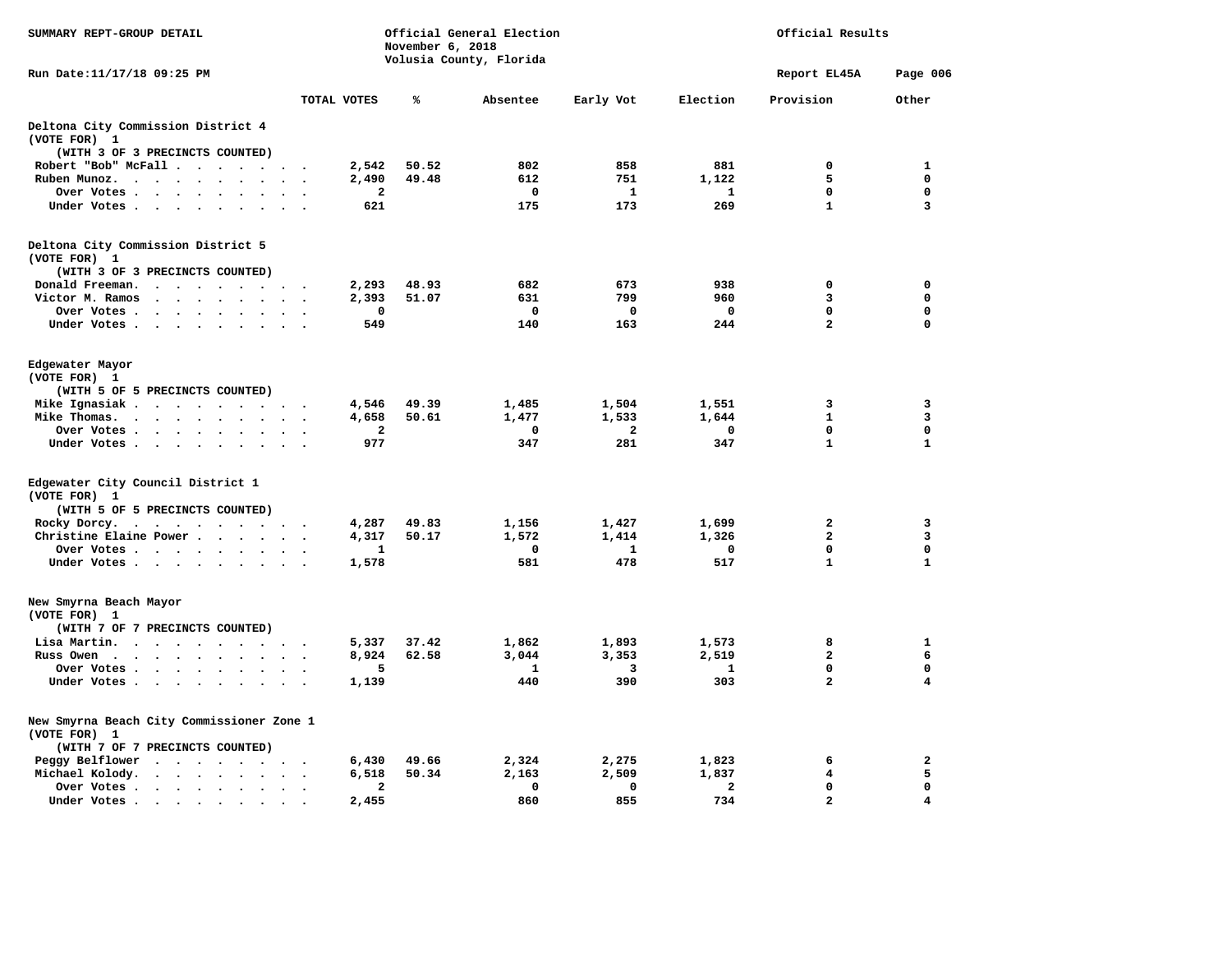| SUMMARY REPT-GROUP DETAIL                 |                      | November 6, 2018 | Official General Election<br>Volusia County, Florida |              |              | Official Results |                         |
|-------------------------------------------|----------------------|------------------|------------------------------------------------------|--------------|--------------|------------------|-------------------------|
| Run Date:11/17/18 09:25 PM                |                      |                  |                                                      |              |              | Report EL45A     | Page 007                |
|                                           | TOTAL VOTES          | %                | Absentee                                             | Early Vot    | Election     | Provision        | Other                   |
| New Smyrna Beach City Commissioner Zone 2 |                      |                  |                                                      |              |              |                  |                         |
| (VOTE FOR) 1                              |                      |                  |                                                      |              |              |                  |                         |
| (WITH 7 OF 7 PRECINCTS COUNTED)           |                      |                  |                                                      |              |              |                  | $\overline{\mathbf{2}}$ |
| Travous Dever                             | 4,003                | 32.96            | 1,248                                                | 1,440        | 1,309        | 4                |                         |
| Jake Sachs                                | 8,141                | 67.04            | 2,772                                                | 3,106        | 2,253        | 6<br>0           | 4<br>$\mathbf 0$        |
| Over Votes                                |                      | 6                | 1                                                    | 2            | 3<br>831     | $\overline{a}$   | 5                       |
| Under Votes<br>$\sim$                     | 3,255                |                  | 1,326                                                | 1,091        |              |                  |                         |
| Oak Hill City Commission Seat 1           |                      |                  |                                                      |              |              |                  |                         |
| (VOTE FOR) 1                              |                      |                  |                                                      |              |              |                  |                         |
| (WITH 1 OF 1 PRECINCTS COUNTED)           |                      |                  |                                                      |              |              |                  |                         |
| Mike Arman                                |                      | 335<br>34.79     | 110                                                  | 62           | 162          | $\mathbf{1}$     | $\mathbf 0$             |
| Linda C. Hyatt.                           |                      | 628<br>65.21     | 220                                                  | 117          | 291          | 0                | 0                       |
| Over Votes                                |                      | $^{\circ}$       | $^{\circ}$                                           | 0            | $\Omega$     | 0                | 0                       |
| Under Votes                               |                      | 54               | 16                                                   | 17           | 21           | $\mathbf 0$      | $\mathbf 0$             |
| Orange City Council Member at Large       |                      |                  |                                                      |              |              |                  |                         |
| (VOTE FOR) 1                              |                      |                  |                                                      |              |              |                  |                         |
| (WITH 2 OF 2 PRECINCTS COUNTED)           |                      |                  |                                                      |              |              |                  |                         |
| $0.$ William "Bill" Crippen               | 2,427                | 64.91            | 1,097                                                | 450          | 879          | 0                | 1                       |
| Gaea Nunez                                | 1,312                | 35.09            | 410                                                  | 284          | 617          | $\mathbf{1}$     | $\Omega$                |
| Over Votes                                |                      | 3                | 1                                                    | 1            | 1            | 0                | $\mathbf 0$             |
| Under Votes                               | $\sim$ $\sim$        | 688              | 265                                                  | 152          | 271          | 0                | $\mathbf 0$             |
| Orange City Council Member Seat 4         |                      |                  |                                                      |              |              |                  |                         |
| (VOTE FOR) 1                              |                      |                  |                                                      |              |              |                  |                         |
| (WITH 1 OF 1 PRECINCTS COUNTED)           |                      |                  |                                                      |              |              |                  |                         |
| Kellianne Marks                           |                      | 60.29<br>454     | 174                                                  | 99           | 181          | $\mathbf 0$      | $\mathbf 0$             |
| Anthony Pupello                           |                      | 299<br>39.71     | 101                                                  | 57           | 141          | 0                | 0                       |
| Over Votes<br>$\sim$                      |                      | $\mathbf{2}$     | 0                                                    | $\mathbf{1}$ | $\mathbf{1}$ | 0                | $\mathbf 0$             |
| Under Votes                               |                      | 115              | 31                                                   | 32           | 52           | $\mathbf 0$      | $\mathbf 0$             |
| Ormond Beach Mayor                        |                      |                  |                                                      |              |              |                  |                         |
| (VOTE FOR) 1                              |                      |                  |                                                      |              |              |                  |                         |
| (WITH 11 OF 11 PRECINCTS COUNTED)         |                      |                  |                                                      |              |              |                  |                         |
| Rob Bridger.<br>$\cdots$                  | 8,173                | 39.40            | 2,941                                                | 2,862        | 2,362        | 6                | $\mathbf{2}$            |
| Bill Partington                           | 12,572               | 60.60            | 4,523                                                | 3,921        | 4,121        | 4                | 3                       |
| Over Votes                                |                      | 9                | 1                                                    | 3            | 5            | 0                | 0                       |
| Under Votes                               | 1,611                |                  | 597                                                  | 436          | 573          | 3                | $\overline{a}$          |
| Ormond Beach City Commissioner Zone 1     |                      |                  |                                                      |              |              |                  |                         |
| (VOTE FOR) 1                              |                      |                  |                                                      |              |              |                  |                         |
| (WITH 4 OF 4 PRECINCTS COUNTED)           |                      |                  |                                                      |              |              |                  |                         |
| Kathy Maloney Johnson                     | 2,515                | 43.12            | 904                                                  | 818          | 793          | 0                | $\mathbf 0$             |
| Dwight Selby                              | 3,318                | 56.88            | 1,126                                                | 998          | 1,192        | 1                | $\mathbf{1}$            |
| Over Votes                                | $\ddot{\phantom{1}}$ | 1                | 0                                                    | 1            | $\mathbf 0$  | 0                | $\mathbf 0$             |
| Under Votes.<br>$\bullet$                 |                      | 501              | 166                                                  | 123          | 212          | $\mathbf{0}$     | 0                       |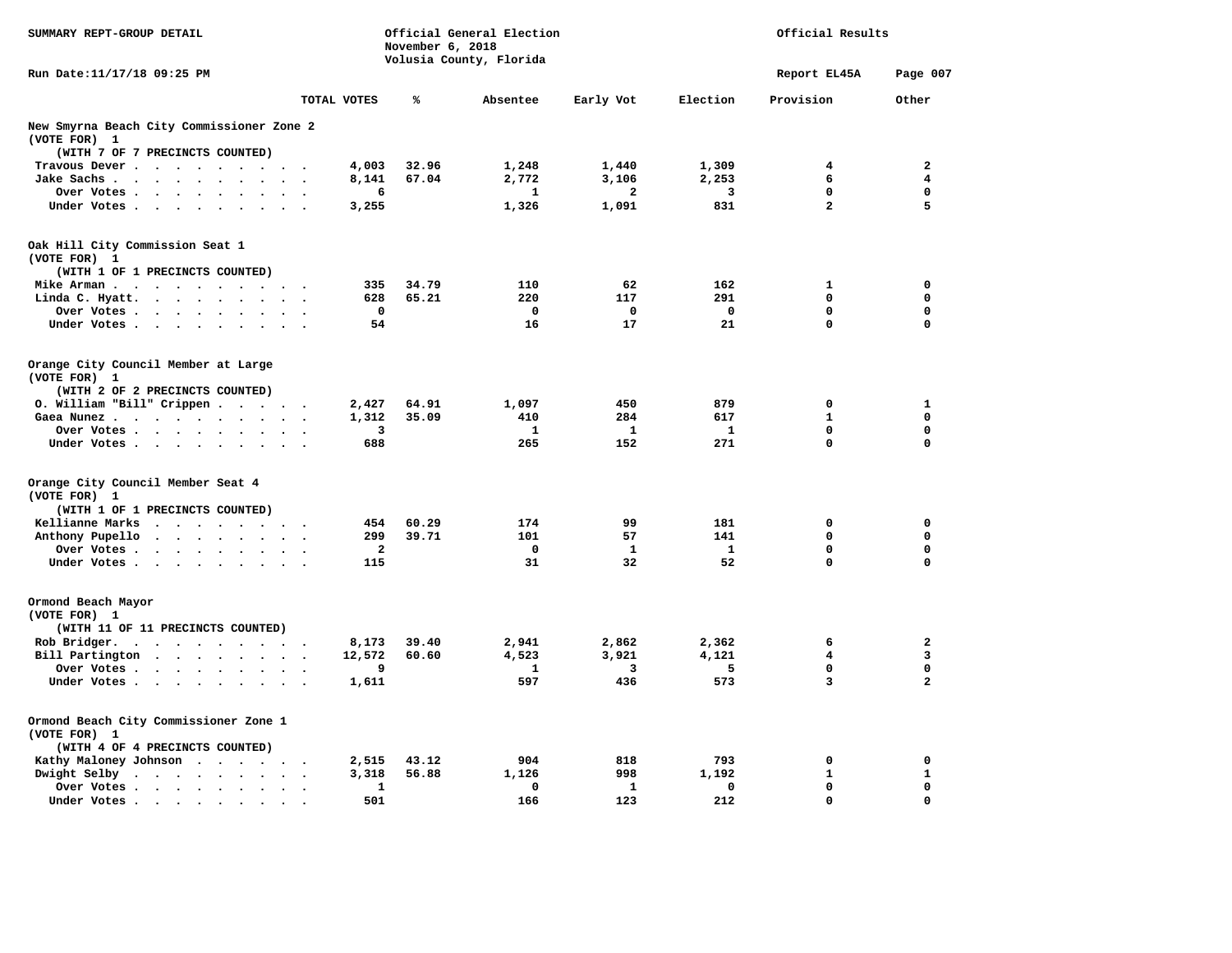| SUMMARY REPT-GROUP DETAIL                                                                                                                                                                                                                               |           |                  | November 6, 2018 | Official General Election |                         |                  | Official Results |              |
|---------------------------------------------------------------------------------------------------------------------------------------------------------------------------------------------------------------------------------------------------------|-----------|------------------|------------------|---------------------------|-------------------------|------------------|------------------|--------------|
| Run Date: 11/17/18 09:25 PM                                                                                                                                                                                                                             |           |                  |                  | Volusia County, Florida   |                         |                  | Report EL45A     | Page 008     |
|                                                                                                                                                                                                                                                         |           | TOTAL VOTES      | ℁                | Absentee                  | Early Vot               | Election         | Provision        | Other        |
| Ormond Beach City Commissioner Zone 2                                                                                                                                                                                                                   |           |                  |                  |                           |                         |                  |                  |              |
| (VOTE FOR) 1                                                                                                                                                                                                                                            |           |                  |                  |                           |                         |                  |                  |              |
| (WITH 3 OF 3 PRECINCTS COUNTED)                                                                                                                                                                                                                         |           |                  |                  |                           |                         |                  |                  |              |
| Joe Dugan<br>$\sim$ $\sim$<br>$\sim$                                                                                                                                                                                                                    |           | 1,523            | 37.99            | 420                       | 617                     | 482              | 2                | $\mathbf{2}$ |
| David W. Glasser<br>$\sim$                                                                                                                                                                                                                              |           | 519              | 12.95            | 200                       | 172                     | 147              | 0                | $\mathbf 0$  |
| Troy Kent<br>$\cdots$                                                                                                                                                                                                                                   |           | 1,967            | 49.06            | 648                       | 761                     | 556              | 1                | 1            |
| Over Votes<br>$\bullet$                                                                                                                                                                                                                                 |           | 6                |                  | 3                         | $\overline{\mathbf{2}}$ | 1                | 0                | $\mathbf 0$  |
| Under Votes<br>$\sim$                                                                                                                                                                                                                                   |           | 414              |                  | 156                       | 130                     | 127              | $\mathbf{1}$     | 0            |
| Ormond Beach City Commissioner Zone 3<br>(VOTE FOR) 1                                                                                                                                                                                                   |           |                  |                  |                           |                         |                  |                  |              |
| (WITH 2 OF 2 PRECINCTS COUNTED)                                                                                                                                                                                                                         |           |                  |                  |                           |                         |                  |                  |              |
| Sandy Kauffman.<br>.                                                                                                                                                                                                                                    |           | 2,262            | 40.73            | 786                       | 730                     | 741              | 4                | 1            |
| Susan S. Persis<br>$\cdot$                                                                                                                                                                                                                              |           | 3,291            | 59.27            | 1,258                     | 1,010                   | 1,022            | 1                | 0            |
| Over Votes .<br>$\cdots$                                                                                                                                                                                                                                |           | 0                |                  | 0                         | 0                       | 0                | 0                | 0            |
| Under Votes                                                                                                                                                                                                                                             |           | 673              |                  | 251                       | 194                     | 224              | $\overline{a}$   | $\mathbf{2}$ |
| Ormond Beach City Commissioner Zone 4<br>(VOTE FOR) 1                                                                                                                                                                                                   |           |                  |                  |                           |                         |                  |                  |              |
| (WITH 2 OF 2 PRECINCTS COUNTED)                                                                                                                                                                                                                         |           |                  |                  |                           |                         |                  |                  |              |
| Barry W. du Moulin<br>$\mathbf{r}$ . The set of the set of the set of the set of the set of the set of the set of the set of the set of the set of the set of the set of the set of the set of the set of the set of the set of the set of the set of t |           | 1,161            | 24.64            | 488                       | 419                     | 253              | 1                | 0            |
| Rob Littleton .                                                                                                                                                                                                                                         |           | 2,715            | 57.62            | 1,066                     | 779                     | 870              | 0                | 0            |
| David J. Romeo.<br>$\sim$<br>$\sim$ $\sim$<br>$\ddot{\phantom{1}}$                                                                                                                                                                                      |           | 836              | 17.74            | 314                       | 250                     | 272              | 0                | 0            |
| Over Votes .<br>$\cdot$ $\cdot$ $\cdot$ $\cdot$<br>$\cdot$                                                                                                                                                                                              |           | 0                |                  | 0                         | 0                       | 0                | 0                | $\mathbf 0$  |
| Under Votes.<br>$\sim$                                                                                                                                                                                                                                  |           | 663              |                  | 276                       | 218                     | 169              | $\mathbf 0$      | 0            |
| Pierson Town Council Seat 1<br>(VOTE FOR) 1                                                                                                                                                                                                             |           |                  |                  |                           |                         |                  |                  |              |
| (WITH 1 OF 1 PRECINCTS COUNTED)                                                                                                                                                                                                                         |           |                  |                  |                           |                         |                  |                  |              |
| Lambert James Anderson                                                                                                                                                                                                                                  |           | 214              | 48.53            | 55                        | 10                      | 149              | 0                | 0            |
| James T. Peterson.                                                                                                                                                                                                                                      |           | 227              | 51.47            | 55                        | 9                       | 163              | 0                | 0            |
| Over Votes<br>$\sim$ $\sim$                                                                                                                                                                                                                             |           | 0                |                  | 0                         | 0                       | 0                | 0                | 0            |
| Under Votes<br>$\sim$                                                                                                                                                                                                                                   |           | 38               |                  | 8                         | 3                       | 27               | $\mathbf 0$      | 0            |
| Soil and Water Cons Dist Seat 1<br>(VOTE FOR) 1                                                                                                                                                                                                         |           |                  |                  |                           |                         |                  |                  |              |
| (WITH 125 OF 125 PRECINCTS COUNTED)                                                                                                                                                                                                                     |           |                  |                  |                           |                         |                  |                  |              |
| William Bliss.<br>$\bullet$<br><b>Contract Contract Contract Contract</b><br>$\bullet$                                                                                                                                                                  |           | 108,187          | 58.29            | 37,436                    | 30,734                  | 39,889           | 94               | 34           |
| Derrick Orberg.<br>$\cdot$ $\cdot$ $\cdot$ $\cdot$ $\cdot$ $\cdot$ $\cdot$                                                                                                                                                                              | $\ddotsc$ | 77,412           | 41.71            | 26,328                    | 21,238                  | 29,770           | 54               | 22           |
| Over Votes .<br>$\ddot{\phantom{a}}$<br>$\sim$                                                                                                                                                                                                          |           | 67               |                  | 10                        | 29                      | 28               | 0                | 0            |
| Under Votes.<br>$\cdot$ $\cdot$ $\cdot$ $\cdot$<br>$\bullet$                                                                                                                                                                                            |           | 45,338           |                  | 15,838                    | 11,527                  | 17,892           | 40               | 41           |
| Soil and Water Cons Dist Seat 3                                                                                                                                                                                                                         |           |                  |                  |                           |                         |                  |                  |              |
| (VOTE FOR) 1<br>(WITH 125 OF 125 PRECINCTS COUNTED)                                                                                                                                                                                                     |           |                  |                  |                           |                         |                  |                  |              |
| Beth James.                                                                                                                                                                                                                                             |           |                  | 45.92            | 29,641                    | 22,614                  | 32,207           |                  | 23           |
| Wesley Wayne Wilson Jr                                                                                                                                                                                                                                  |           | 84,553           | 19.27            | 11,043                    | 9,107                   |                  | 68<br>35         | 13           |
| Christine Wilt.                                                                                                                                                                                                                                         |           | 35,487<br>64,100 | 34.81            | 22,454                    | 19,906                  | 15,289<br>21,678 | 46               | 16           |
| Over Votes                                                                                                                                                                                                                                              |           | 56               |                  | 7                         | 25                      | 23               | 0                | 1            |
| Under Votes                                                                                                                                                                                                                                             |           | 46,808           |                  | 16,467                    | 11,876                  | 18,382           | 39               | 44           |
|                                                                                                                                                                                                                                                         |           |                  |                  |                           |                         |                  |                  |              |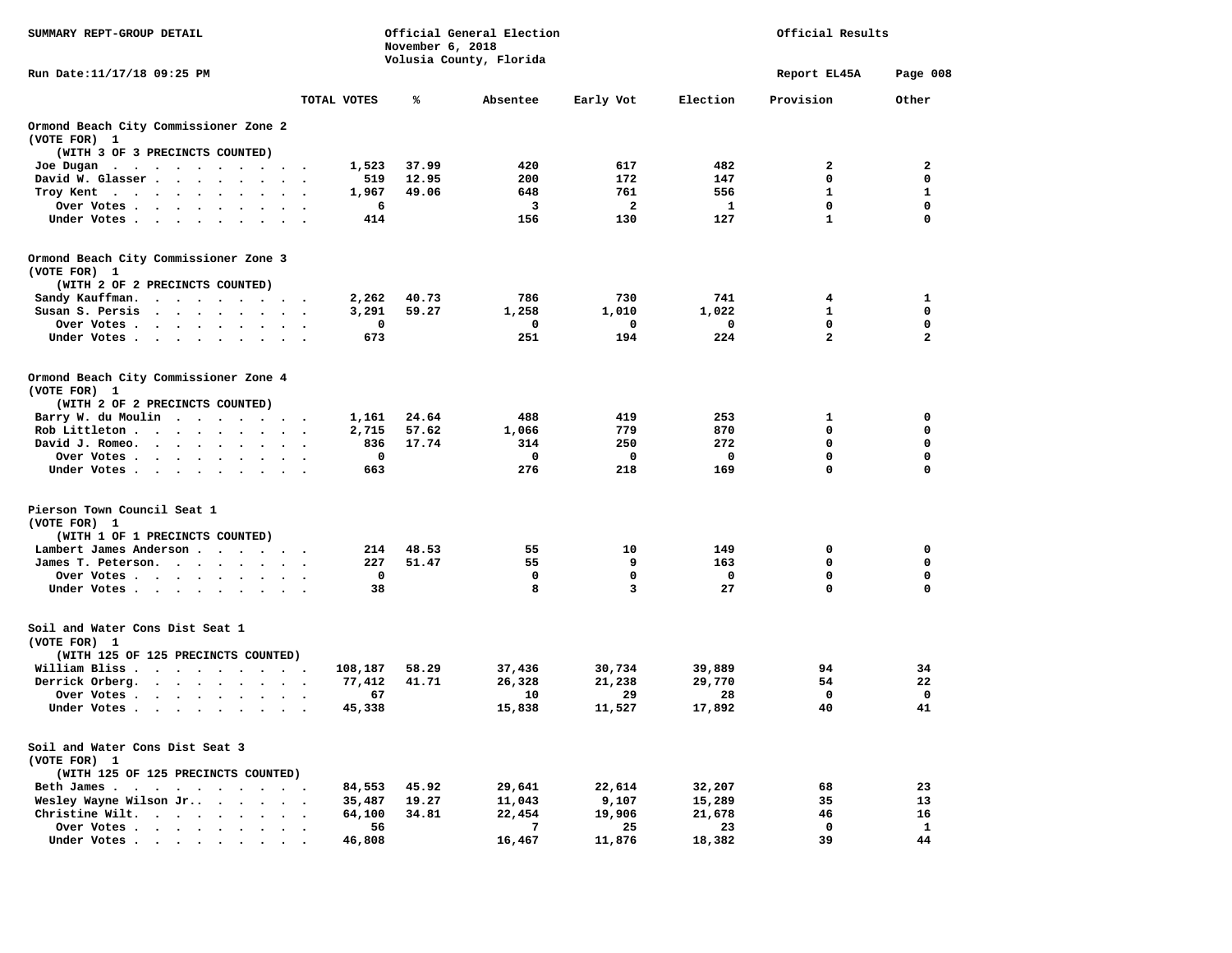| SUMMARY REPT-GROUP DETAIL                                                                                                                                          |                                    | November 6, 2018 | Official General Election<br>Volusia County, Florida |           |              | Official Results |              |
|--------------------------------------------------------------------------------------------------------------------------------------------------------------------|------------------------------------|------------------|------------------------------------------------------|-----------|--------------|------------------|--------------|
| Run Date: 11/17/18 09:25 PM                                                                                                                                        |                                    |                  |                                                      |           |              | Report EL45A     | Page 009     |
|                                                                                                                                                                    | TOTAL VOTES                        | ℁                | Absentee                                             | Early Vot | Election     | Provision        | Other        |
| Soil and Water Cons Dist Seat 5<br>(VOTE FOR) 1                                                                                                                    |                                    |                  |                                                      |           |              |                  |              |
| (WITH 125 OF 125 PRECINCTS COUNTED)                                                                                                                                |                                    |                  |                                                      |           |              |                  |              |
| J. Mark Barfield                                                                                                                                                   | 38,159                             | 20.70            | 13,538                                               | 9,514     | 15,063       | 29               | 15           |
| Andy Kelly<br>$\sim$<br>$\cdot$                                                                                                                                    | 85,725                             | 46.50            | 28,986                                               | 25,597    | 31,049       | 71               | 22           |
| David Schaefer. .<br>$\sim$ $\sim$<br>$\sim$                                                                                                                       | 60,469                             | 32.80            | 20,802                                               | 16,523    | 23,082       | 46               | 16           |
| Over Votes<br>$\sim$ $\sim$ $\sim$                                                                                                                                 | 53                                 |                  | 11                                                   | 20        | 22           | $\mathbf{0}$     | $\Omega$     |
| Under Votes<br>$\ddot{\phantom{a}}$<br>$\ddot{\phantom{0}}$                                                                                                        | 46,598                             |                  | 16,275                                               | 11,874    | 18,363       | 42               | 44           |
| W Volusia Hosp Auth Group A, Seat 1<br>(VOTE FOR) 1                                                                                                                |                                    |                  |                                                      |           |              |                  |              |
| (WITH 51 OF 51 PRECINCTS COUNTED)                                                                                                                                  |                                    |                  |                                                      |           |              |                  |              |
| John M. Hill<br>$\sim$<br>$\sim$                                                                                                                                   | 43,646                             | 57.08            | 15,201                                               | 10,951    | 17,455       | 30               | 9            |
| Voloria Manning<br>$\ddot{\phantom{a}}$<br>$\cdot$ .<br>$\mathbf{r}$<br>$\sim$                                                                                     | 32,815                             | 42.92            | 10,802                                               | 10,213    | 11,763       | 25               | 12           |
| Over Votes.<br>$\cdot$ $\cdot$ $\cdot$ $\cdot$ $\cdot$ $\cdot$<br>$\cdot$                                                                                          | 14                                 |                  | 4                                                    | 6         | 4            | $\mathbf 0$      | $\mathbf 0$  |
| Under Votes<br>$\sim$                                                                                                                                              | 14,488                             |                  | 4,641                                                | 3,508     | 6,313        | 10               | 16           |
| W Volusia Hosp Auth Group B, Seat 1<br>(VOTE FOR) 1                                                                                                                |                                    |                  |                                                      |           |              |                  |              |
| (WITH 51 OF 51 PRECINCTS COUNTED)                                                                                                                                  |                                    |                  |                                                      |           |              |                  |              |
| Webster Barnaby<br>$\cdots$                                                                                                                                        | 34,436                             | 45.39            | 11,593                                               | 8,989     | 13,821       | 24               | 9            |
| Dolores Guzman.<br>$\cdot$ $\cdot$ $\cdot$ $\cdot$<br>$\cdot$ $\cdot$ $\cdot$<br>$\cdot$                                                                           | 41,438                             | 54.61            | 14,080                                               | 12,107    | 15,208       | 30               | 13           |
| Over Votes.<br>$\ddot{\phantom{0}}$<br>$\sim$<br>$\ddot{\phantom{a}}$<br>$\bullet$                                                                                 | 22                                 |                  | 6                                                    | 5         | 11           | 0                | 0            |
| Under Votes                                                                                                                                                        | 15,067                             |                  | 4,969                                                | 3,577     | 6,495        | 11               | 15           |
| W Volusia Hosp Auth Group B, Seat 2<br>(VOTE FOR) 1                                                                                                                |                                    |                  |                                                      |           |              |                  |              |
| (WITH 51 OF 51 PRECINCTS COUNTED)                                                                                                                                  |                                    |                  |                                                      |           |              |                  |              |
| Michael Ray.                                                                                                                                                       | 35,409                             | 47.45            | 11,819                                               | 9,199     | 14,353       | 28               | 10           |
| Kathie D. Shepard.                                                                                                                                                 | 39,208<br>$\overline{\phantom{a}}$ | 52.55            | 13,507                                               | 11,479    | 14,184       | 27               | 11           |
| Over Votes<br>$\ddot{\phantom{a}}$<br>$\bullet$                                                                                                                    | $12 \overline{ }$                  |                  | -5                                                   | 5         | $\mathbf{1}$ | 0                | $\mathbf{1}$ |
| Under Votes                                                                                                                                                        | 16,334                             |                  | 5,317                                                | 3,995     | 6,997        | 10               | 15           |
| #1 Increased Homestead Exemption<br>(VOTE FOR) 1                                                                                                                   |                                    |                  |                                                      |           |              |                  |              |
| (WITH 125 OF 125 PRECINCTS COUNTED)                                                                                                                                |                                    |                  |                                                      |           |              |                  |              |
| $Yes \cdot \cdot \cdot$<br>$\sim$ $\sim$<br>$\sim$ $\sim$ $\sim$<br>$\sim$ $\sim$<br>$\sim$                                                                        | 104,774                            | 47.61            | 39,494                                               | 25,885    | 39,288       | 72               | 35           |
| $No.$ $\cdot$ $\cdot$ $\cdot$<br>$\ddot{\phantom{1}}$<br>$\bullet$<br>$\ddot{\phantom{0}}$<br>$\bullet$<br>$\ddot{\phantom{a}}$<br>$\cdot$<br>$\ddot{\phantom{0}}$ | 115,287                            | 52.39            | 36,413                                               | 35,085    | 43,655       | 97               | 37           |
| Over Votes .<br>$\sim$ $\sim$<br>$\ddot{\phantom{a}}$<br>$\cdot$ $\cdot$<br>$\bullet$                                                                              | 206                                |                  | 18                                                   | 93        | 94           | 0                | $\mathbf{1}$ |
| Under Votes.<br>$\cdot$<br>$\ddot{\phantom{a}}$                                                                                                                    | 10,737                             |                  | 3,687                                                | 2,465     | 4,542        | 19               | 24           |
| #2 Limit on Property Tax Assessments<br>(VOTE FOR) 1                                                                                                               |                                    |                  |                                                      |           |              |                  |              |
| (WITH 125 OF 125 PRECINCTS COUNTED)                                                                                                                                |                                    |                  |                                                      |           |              |                  |              |
| Yes                                                                                                                                                                | 142,905                            | 65.42            | 50,257                                               | 37,128    | 55,373       | 99               | 48           |
| No. .<br>$\sim$<br>$\bullet$ .<br>$\bullet$ .<br><br><br><br><br><br><br><br><br><br><br><br><br>$\bullet$<br>$\bullet$                                            | 75,523                             | 34.58            | 24,756                                               | 23,580    | 27,094       | 68               | 25           |
| Over Votes.<br>$\sim$ $\sim$ $\sim$ $\sim$<br>$\sim$<br>$\ddot{\phantom{a}}$                                                                                       | 107                                |                  | 10                                                   | 44        | 53           | $\mathbf{0}$     | $\mathbf{0}$ |
| Under Votes.<br>$\sim$ $\sim$<br>$\sim$<br>$\cdot$<br>$\cdot$<br>$\bullet$                                                                                         | 12,469                             |                  | 4,589                                                | 2,776     | 5,059        | 21               | 24           |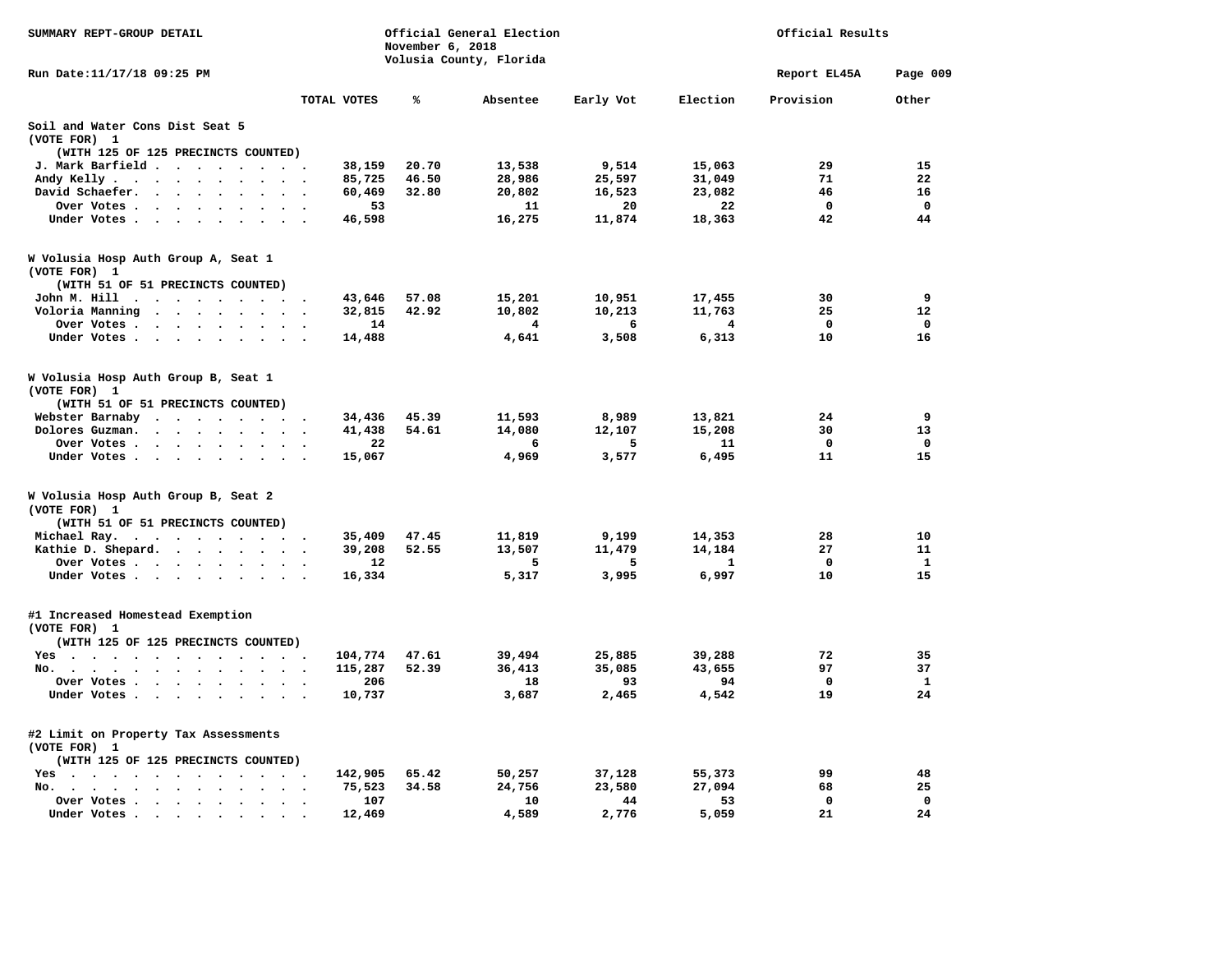| SUMMARY REPT-GROUP DETAIL                                                                                                                                                |                    | November 6, 2018 | Official General Election<br>Volusia County, Florida |           |          | Official Results |              |
|--------------------------------------------------------------------------------------------------------------------------------------------------------------------------|--------------------|------------------|------------------------------------------------------|-----------|----------|------------------|--------------|
| Run Date:11/17/18 09:25 PM                                                                                                                                               |                    |                  |                                                      |           |          | Report EL45A     | Page 010     |
|                                                                                                                                                                          | TOTAL VOTES        | ℁                | Absentee                                             | Early Vot | Election | Provision        | Other        |
| #3 Voter Control of Gambling<br>(VOTE FOR) 1                                                                                                                             |                    |                  |                                                      |           |          |                  |              |
| (WITH 125 OF 125 PRECINCTS COUNTED)                                                                                                                                      |                    |                  |                                                      |           |          |                  |              |
| Yes                                                                                                                                                                      | 149,699            | 66.96            | 55,041                                               | 39,921    | 54,546   | 137              | 54           |
| No.<br>$\ddot{\phantom{0}}$<br>$\sim$                                                                                                                                    | 73,871             | 33.04            | 22,132                                               | 21,797    | 29,879   | 45               | 18           |
| Over Votes .<br>$\begin{array}{cccccccccccccc} \bullet & \bullet & \bullet & \bullet & \bullet & \bullet & \bullet & \bullet & \bullet & \bullet \end{array}$<br>$\cdot$ | 142                |                  | 13                                                   | 51        | 77       | $\mathbf 0$      | $\mathbf{1}$ |
| Under Votes.<br>$\cdot$ $\cdot$ $\cdot$ $\cdot$ $\cdot$ $\cdot$                                                                                                          | 7,292              |                  | 2,426                                                | 1,759     | 3,077    | 6                | 24           |
| #4 Voting Restoration Amendment<br>(VOTE FOR) 1                                                                                                                          |                    |                  |                                                      |           |          |                  |              |
| (WITH 125 OF 125 PRECINCTS COUNTED)                                                                                                                                      |                    |                  |                                                      |           |          |                  |              |
| Yes                                                                                                                                                                      | 134,579            | 60.31            | 46,194                                               | 38,228    | 49,974   | 128              | 55           |
| No.                                                                                                                                                                      | 88,561             | 39.69            | 30,689                                               | 23,430    | 34,368   | 51               | 23           |
| Over Votes .<br><b>Contract Contract Contract</b><br>$\bullet$<br>$\cdots$<br>$\ddot{\phantom{a}}$                                                                       | 114                |                  | 9                                                    | 51        | 53       | $\mathbf{1}$     | $\Omega$     |
| Under Votes                                                                                                                                                              | 7,750              |                  | 2,720                                                | 1,819     | 3,184    | 8                | 19           |
| #5 Supermajority Vote Required<br>(VOTE FOR) 1                                                                                                                           |                    |                  |                                                      |           |          |                  |              |
| (WITH 125 OF 125 PRECINCTS COUNTED)                                                                                                                                      |                    |                  |                                                      |           |          |                  |              |
| Yes                                                                                                                                                                      | 144,587            | 66.40            | 52,947                                               | 36,659    | 54,827   | 109              | 45           |
| No.<br>$\sim$ $\sim$<br>$\sim$                                                                                                                                           | 73,176             | 33.60            | 21,982                                               | 23,780    | 27,317   | 68               | 29           |
| Over Votes.<br>$\sim$ $\sim$<br>$\ddot{\phantom{1}}$<br>$\cdot$<br>$\cdot$                                                                                               | 95                 |                  | 10                                                   | 39        | 46       | 0                | $\mathbf 0$  |
| Under Votes<br>$\sim$ $\sim$                                                                                                                                             | 13,146             |                  | 4,673                                                | 3,050     | 5,389    | 11               | 23           |
| #6 Rights of Crime Victims; Judges<br>(VOTE FOR) 1                                                                                                                       |                    |                  |                                                      |           |          |                  |              |
| (WITH 125 OF 125 PRECINCTS COUNTED)                                                                                                                                      |                    |                  |                                                      |           |          |                  |              |
| Yes                                                                                                                                                                      | 111,357            | 50.91            | 40,566                                               | 27,028    | 43,637   | 95               | 31           |
| No. $\cdot$ $\cdot$ $\cdot$ $\cdot$<br>$\ddot{\phantom{a}}$<br>$\cdot$ $\cdot$ $\cdot$ $\cdot$ $\cdot$                                                                   | 107,378            | 49.09            | 34,653                                               | 33,650    | 38,952   | 82               | 41           |
| Over Votes<br>$\bullet$                                                                                                                                                  | 116                |                  | 14                                                   | 45        | 57       | 0                | $\mathbf 0$  |
| Under Votes.                                                                                                                                                             | 12,153             |                  | 4,379                                                | 2,805     | 4,933    | 11               | 25           |
| #7 Survivor Benefits<br>(VOTE FOR) 1                                                                                                                                     |                    |                  |                                                      |           |          |                  |              |
| (WITH 125 OF 125 PRECINCTS COUNTED)                                                                                                                                      |                    |                  |                                                      |           |          |                  |              |
| Yes                                                                                                                                                                      | 115,705            | 53.19            | 42,340                                               | 27,749    | 45,454   | 113              | 49           |
| No.<br>$\ddot{\phantom{a}}$<br>$\bullet$ .                                                                                                                               | 101,839<br>$\cdot$ | 46.81            | 32,453                                               | 32,573    | 36,723   | 63               | 27           |
| Over Votes                                                                                                                                                               | 67                 |                  | 11                                                   | 30        | 26       | 0                | $\Omega$     |
| Under Votes<br>$\cdot$                                                                                                                                                   | 13,393             |                  | 4,808                                                | 3,176     | 5,376    | 12               | 21           |
| #9 Prohibits Oil, Gas Drilling, Vaping<br>(VOTE FOR) 1                                                                                                                   |                    |                  |                                                      |           |          |                  |              |
| (WITH 125 OF 125 PRECINCTS COUNTED)                                                                                                                                      |                    |                  |                                                      |           |          |                  |              |
| Yes                                                                                                                                                                      | 132,287            | 60.68            | 47,356                                               | 36,617    | 48,165   | 101              | 48           |
| No.<br>$\sim$                                                                                                                                                            | 85,709             | 39.32            | 27,720                                               | 23,734    | 34,159   | 69               | 27           |
| Over Votes .<br>$\mathbf{a}$ , and $\mathbf{a}$ , and $\mathbf{a}$<br>$\bullet$<br>$\sim$<br>$\ddot{\phantom{a}}$<br>$\bullet$                                           | 186<br>$\cdot$     |                  | 22                                                   | 88        | 76       | $\mathbf 0$      | $\mathbf 0$  |
| Under Votes.<br>$\sim$ $\sim$                                                                                                                                            | 12,822             |                  | 4,514                                                | 3,089     | 5,179    | 18               | 22           |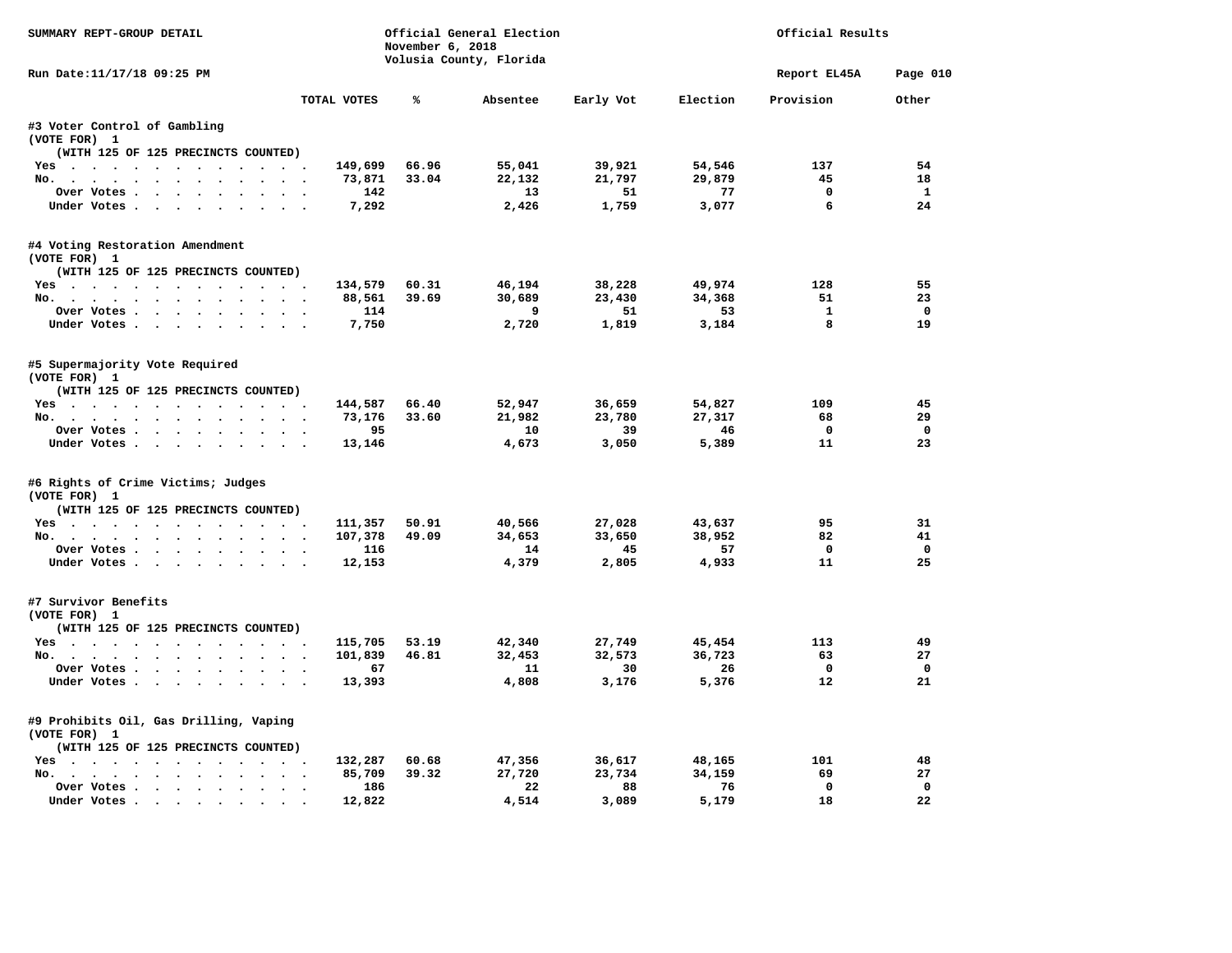| SUMMARY REPT-GROUP DETAIL                                                                                                                                     |                                     | November 6, 2018 | Official General Election<br>Volusia County, Florida |           |             | Official Results |                |
|---------------------------------------------------------------------------------------------------------------------------------------------------------------|-------------------------------------|------------------|------------------------------------------------------|-----------|-------------|------------------|----------------|
| Run Date: 11/17/18 09:25 PM                                                                                                                                   |                                     |                  |                                                      |           |             | Report EL45A     | Page 011       |
|                                                                                                                                                               | TOTAL VOTES                         | ℁                | Absentee                                             | Early Vot | Election    | Provision        | Other          |
| #10 State and Local Structure and Op<br>(VOTE FOR) 1                                                                                                          |                                     |                  |                                                      |           |             |                  |                |
| (WITH 125 OF 125 PRECINCTS COUNTED)                                                                                                                           |                                     |                  |                                                      |           |             |                  |                |
| Yes                                                                                                                                                           | 114,578                             | 53.56            | 42,862                                               | 28,425    | 43,150      | 98               | 43             |
| No.<br>$\cdot$ $\cdot$ $\cdot$<br>$\sim 10^{-1}$<br><b>Service</b>                                                                                            | 99,352                              | 46.44            | 30,957                                               | 31,080    | 37,219      | 69               | 27             |
| Over Votes                                                                                                                                                    | 65                                  |                  | 7                                                    | 18        | 40          | $\mathbf 0$      | $\mathbf 0$    |
| Under Votes<br>$\ddot{\phantom{a}}$                                                                                                                           | 17,009                              |                  | 5,786                                                | 4,005     | 7,170       | 21               | 27             |
| #11 Removal of Obs Prov; Crim Statute<br>(VOTE FOR) 1                                                                                                         |                                     |                  |                                                      |           |             |                  |                |
| (WITH 125 OF 125 PRECINCTS COUNTED)                                                                                                                           |                                     |                  |                                                      |           |             |                  |                |
| Yes                                                                                                                                                           | 117,055                             | 55.52            | 42,375                                               | 32,359    | 42,179      | 100              | 42             |
| No.                                                                                                                                                           | 93,766                              | 44.48            | 29,770                                               | 26,605    | 37,299      | 67               | 25             |
| Over Votes                                                                                                                                                    | 92                                  |                  | 10                                                   | 33        | 49          | 0                | $\Omega$       |
| Under Votes                                                                                                                                                   | 20,091                              |                  | 7,457                                                | 4,531     | 8,052       | 21               | 30             |
| #12 Lobbying and Abuse of Office<br>(VOTE FOR) 1                                                                                                              |                                     |                  |                                                      |           |             |                  |                |
| (WITH 125 OF 125 PRECINCTS COUNTED)                                                                                                                           |                                     |                  |                                                      |           |             |                  |                |
| Yes                                                                                                                                                           | 166,503                             | 77.02            | 60,282                                               | 43,632    | 62,415      | 118              | 56             |
| No.                                                                                                                                                           | 49,671                              | 22.98            | 14,184                                               | 16,442    | 18,980      | 50               | 15             |
| Over Votes<br>$\ddot{\phantom{1}}$<br>$\cdot$                                                                                                                 | 102                                 |                  | 8                                                    | 30        | 64          | 0                | $\mathbf 0$    |
| Under Votes<br>$\sim$ $\sim$                                                                                                                                  | 14,728                              |                  | 5,138                                                | 3,424     | 6,120       | 20               | 26             |
| #13 Ends Dog Racing<br>(VOTE FOR) 1                                                                                                                           |                                     |                  |                                                      |           |             |                  |                |
| (WITH 125 OF 125 PRECINCTS COUNTED)                                                                                                                           |                                     |                  |                                                      |           |             |                  |                |
| Yes                                                                                                                                                           | 133,838                             | 60.90            | 48,172                                               | 37,643    | 47,864      | 104              | 55             |
| No.<br>$\cdot$ $\cdot$ $\cdot$ $\cdot$ $\cdot$                                                                                                                | 85,943                              | 39.10            | 27,403                                               | 23,225    | 35,227      | 69               | 19             |
| Over Votes<br>$\sim$<br>$\ddot{\phantom{0}}$                                                                                                                  | 108                                 |                  | 14                                                   | 49        | 45          | 0                | $\mathbf 0$    |
| Under Votes                                                                                                                                                   | 11,115                              |                  | 4,023                                                | 2,611     | 4,443       | 15               | 23             |
| Daytona Beach Shores Limit two terms on Council<br>(VOTE FOR) 1                                                                                               |                                     |                  |                                                      |           |             |                  |                |
| (WITH 1 OF 1 PRECINCTS COUNTED)                                                                                                                               |                                     |                  |                                                      |           |             |                  |                |
| Yes                                                                                                                                                           | 2,475                               | 81.82            | 1,118                                                | 566       | 789         | $\overline{a}$   | 0              |
| No.<br>$\ddot{\phantom{0}}$<br>$\ddot{\phantom{0}}$<br>$\sim$ $\sim$                                                                                          | 550<br>$\cdot$                      | 18.18            | 219                                                  | 151       | 178         | $\mathbf{1}$     | $\mathbf{1}$   |
| Over Votes                                                                                                                                                    | 1                                   |                  | 1                                                    | 0         | $\mathbf 0$ | 0                | $\mathbf 0$    |
| Under Votes<br>$\mathbf{A}$<br>$\ddot{\phantom{a}}$                                                                                                           | 195                                 |                  | 94                                                   | 40        | 58          | $\mathbf{1}$     | $\overline{a}$ |
| Daytona Beach Shores Limit two term Councilmember<br>(VOTE FOR) 1                                                                                             |                                     |                  |                                                      |           |             |                  |                |
| (WITH 1 OF 1 PRECINCTS COUNTED)                                                                                                                               |                                     |                  |                                                      |           |             |                  |                |
| $Yes \cdot \cdot \cdot \cdot \cdot \cdot \cdot \cdot$<br>$\cdot$ $\cdot$ $\cdot$ $\cdot$                                                                      | 2,427                               | 80.71            | 1,086                                                | 560       | 779         | $\mathbf{2}$     | $\mathbf 0$    |
| No.,<br>$\sim$ $\sim$<br>$\sim$<br>$\sim$                                                                                                                     | 580                                 | 19.29            | 243                                                  | 153       | 182         | $\mathbf{1}$     | $\mathbf{1}$   |
| Over Votes<br>$\cdot$ $\cdot$<br>$\sim$<br>$\cdot$                                                                                                            | $\mathbf 0$<br>$\ddot{\phantom{a}}$ |                  | $\mathbf 0$                                          | 0         | $\mathbf 0$ | 0                | $\mathbf 0$    |
| Under Votes.<br>$\begin{array}{cccccccccccccc} \bullet & \bullet & \bullet & \bullet & \bullet & \bullet & \bullet & \bullet & \bullet & \bullet \end{array}$ | 214                                 |                  | 103                                                  | 44        | 64          | $\mathbf{1}$     | $\overline{a}$ |